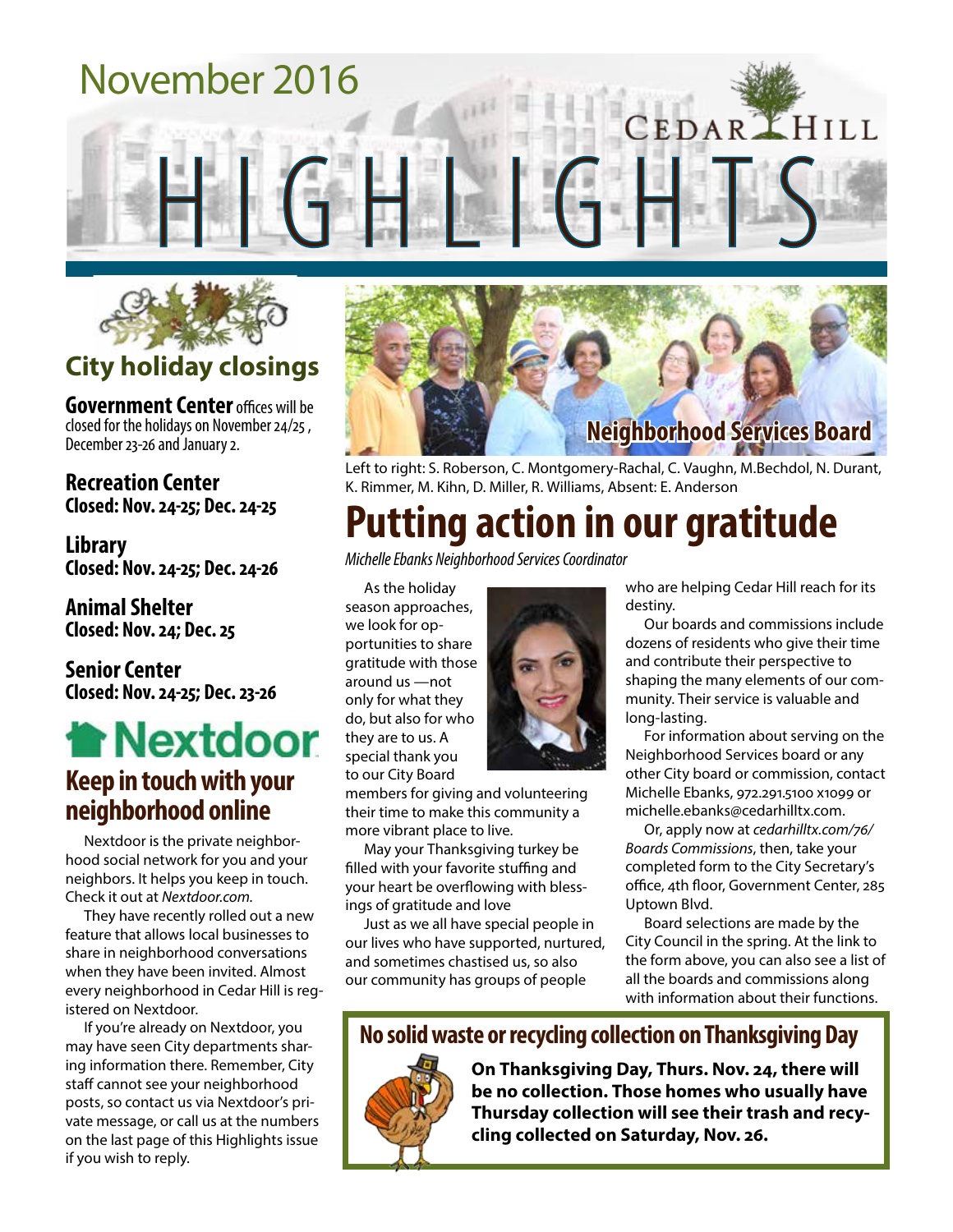## **October brings it!**

In just one week this October, we enjoyed two great days that show what kind of community we are. National Night Out and Country Day on the Hill bring thousands of residents together to share the down home values of neighborliness and partnerships.

National Night Out is all about neighbors getting together and sharing hotdogs with our first responders in the police and fire departments.

Country Day is a good old-fashioned local fair bringing together businesses, schools, churches, community organizations, families and friends; a great way to celebrate our past and our future.







#### **Dog Day Sundays**

Every Sunday is furry friend day at Dogwood Canyon Audubon Center. Trails are open on Sundays from 9 a.m. to 5 p.m. Please follow their basic rules, use a leash, clean up your mess and have fun! Dogwood Canyon is at 1206 W. FM 1382. Contact them at *dcac@audubon.org* or visit their website at *Dogwoodcanyon. audubon.org* to keep up with all the fun and educational opportunities at their beautiful, natural location.









Now you can check out a bike along with your books from the Zula B. Wylie Library. Purchased, with help from a Wal\*Mart Community Grant, from B&B Bicycles, these comfortable beauties are now available to library card holders 18 years and older. To hit the Cedar Hill trails, get more details from the library at 972.291.7323.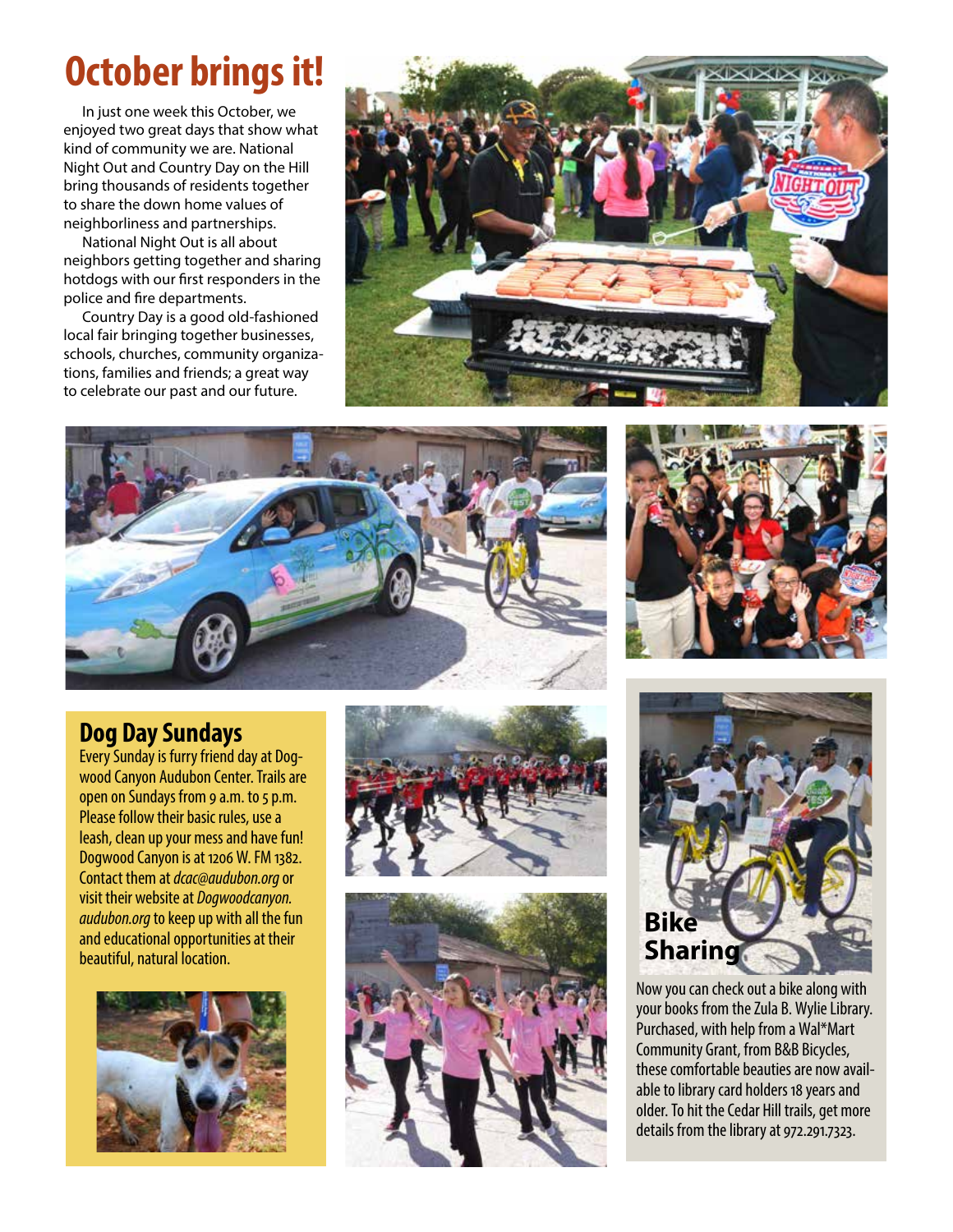

At the October 11 City Council meeting, City Council member Wallace Swayze, back row, read a proclamation by Mayor Rob Franke declaring October, 2016 as National Code Enforcement Month in Cedar Hill. Representing the Code Enforcement staff are (left to right)Johnny Kendro, Building Official, Reba Smith, Code Enforcement Officer, Gail Lux, Sr. Building Inspector, Tina Mitchell, Sr. Code Enforcement Officer, Alexis Sartin, Code Enforcement Officer and Jeanette Cosme, Dept. Assistant.



At the same meeting, City Council member Jami McCain read a proclamation declaring October as Breast Cancer Awareness Month, as part of the community's yearlong health focus, led by the Parks & Recreation Department. Shown in the photo are left to right, Shonda Johnson, Recreation Operations Supervisor, Valerie Rolark, Senior Center Coordinator, Carolyn Skeels, Interim Parks & Recreation Director, Katy Bower, Recreation Center Manager, and City Council member McCain.

#### **November is:** National Diabetes Awareness Month **December:** Better Sleep Month

#### **Having trouble keeping up?**

**Get the latest calendar events sent directly to your email. Go to** *cedarhilltx.com/notifyme***, enter your email address and scroll down to the Calendars heading, where you can select from a dozen special interest calendars. "Events" is the most popular City calendar, but consider adding others from the list.**

To get updates and alerts about weather threats/ recovery information and important community-wide activities delivered immediately to your phone as an email, text message or voice message, visit *https:// tx-cedarhill.civicready.com*. There you can add your cell number without the worry of spam. Sign up to be heads up.

# People make it a community **CALENDAR**

*For the most up-to-the-minute information on events, check out the City's online calendars at cedarhilltx.com*

## November

#### **17 Mayor's State of the City Address/ Chamber Luncheon**

**11:30 a.m., Church on the Hill, Auditorium, 1375 New Clark Road** Mayor Franke will share the story of Cedar Hill, chapter 2015-16, and recognize the progress of our community in many areas over the past year. See how the vision of the past becomes our future as we continue to follow our positive community values, build strong partnerships and support sustainable development.

#### **19 Village Lights, Holiday Kickoff 4:30-6:30 p.m., Hillside Village**

Enjoy a magical evening to start the holiday season and greet Santa. KDMX 102.9 will be there to get everyone in the holiday spirit and there will be crafts, caroling and more. Santa will light the Great Tree at 6:30.

#### **24/25 Government Center offices closed for Thanksgiving holiday.**

#### **26 Small Business Saturday**

Shop Small is a nationwide movement to celebrate small businesses every day and to help communities thrive. Small Business Saturday is a day dedicated to supporting small businesses across the country. Founded by American Express in 2010, this day is celebrated each year on the Saturday after Thanksgiving. Learn more at *ShopSmall.com/ About* or *visitcedarhilltx.com.*

#### December **1 Mayor's Prayer Breakfast**

**7:30 a.m., Recreation Center, 310 E. Parkerville** dents, business owners and visitors to join in prayer for our community,

#### **1 Polar Express Fest on the Hill 6-8 p.m., Downtown Cedar Hill**

our state, our country and our world.

Celebrate the holiday season with friends and neighbors at the annual Holiday on the Hill celebration. This year, we are combining this event with the Polar Express Fest! We will be bringing the great story of The Polar Express to life downtown. There will be train rides, plenty of holiday kids activities, festive crafts, a reindeer petting zoo, hot cocoa, live performances, and Santa will arrive for the lighting of the City of Cedar Hill tree. Kids are encouraged to wear their pajamas just like in the story.

## **23-26 Government Center offices closed for Christ- mas holiday.**



**Holiday Warning:** Don't pour cooking oil or grease down the drain. That can cause clogs, expensive for you and for the City. For small amounts, pour grease into a closeable container or wipe the warm, not hot, pan with paper towels and place them in the trash.